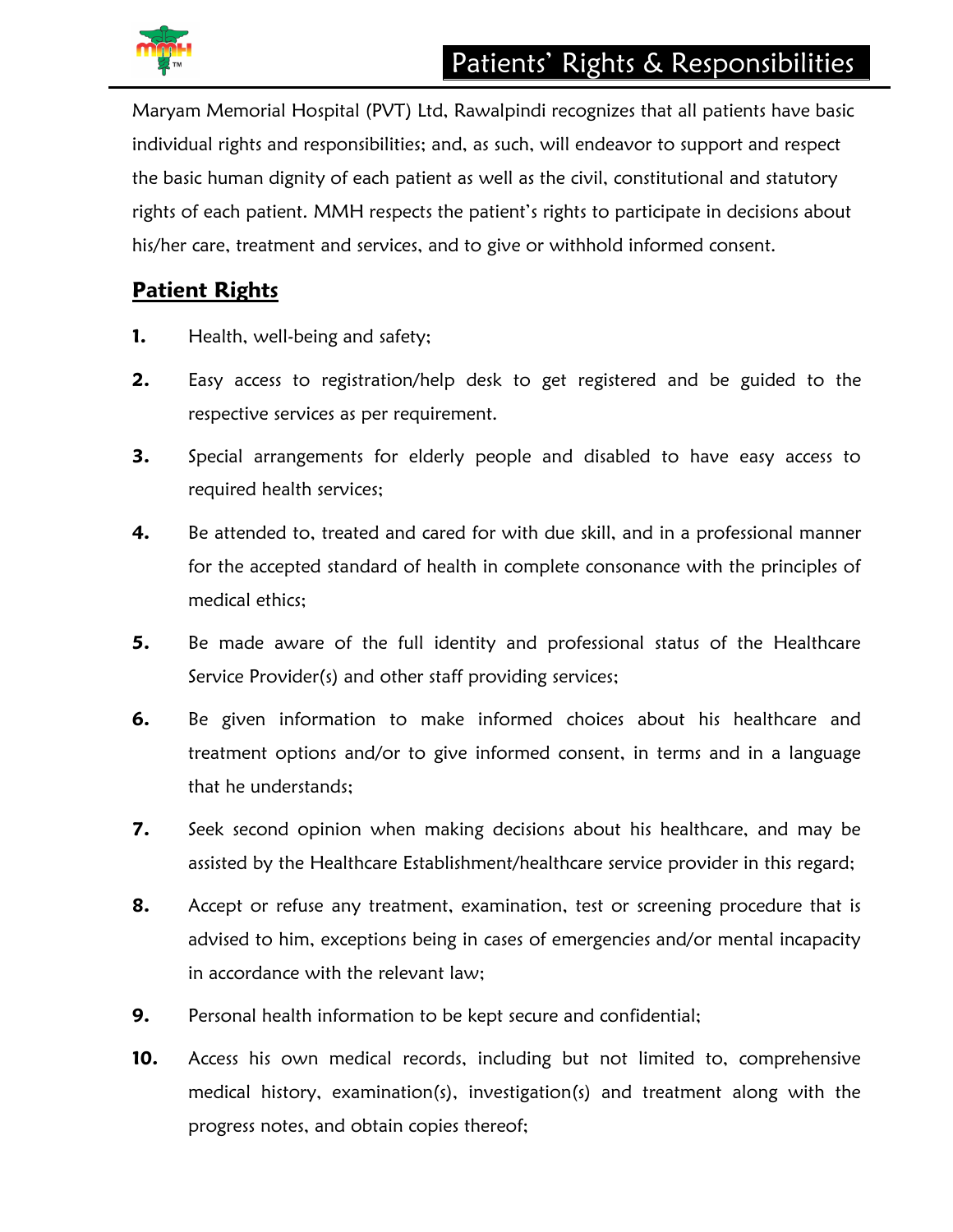## Patients' Rights & Responsibilities

- **11.** Not to be discriminated against because of age, disability, gender1, marriage, pregnancy, maternity, race, religion, cultural beliefs, colour, caste and/or creed;
- **12.** Expect that any care and / or treatment being received is provided by duly qualified and experienced staff;
- **13.** Expect that the healthcare service provider or the Healthcare Establishment, as the case may be, has the capacity and required necessary equipment in order and working condition, for rendering the requisite services, including but not limited to treatment;
- **14.** Receive emergency healthcare, unconditionally. However, once the emergency has been dealt with, he may be discharged or referred to another Healthcare Establishment [emergency requiring healthcare, is a situation threatening immediate danger tolife2 or severe irreversible disability, if healthcare is not provided urgently];
- **15.** Be treated with respect, empathy and dignity irrespective of age, disability, gender, marriage, pregnancy, maternity, race, religion, socio-economic status, cultural beliefs, color, caste and/or creed;
- **16.** Be treated in privacy and with dignity, and have his religious and cultural beliefs respected throughout the duration of care, including but not limited to, taking history, examination or adopting any other course of action;
- **17.** Be made aware of procedures for complaints and resolution of disputes and conflicts;
- **18.** File a written complaint to the concerned healthcare service provider, of Establishment or such other organization/person, as the case may be and be associated throughout the progress of the complaint and its outcome;
- **19.** Seek compensation if he has been harmed by, including but not limited to maladministration, malpractice, negligent treatment, or failure on the part of a healthcare service provider or any staff/employee or others rendering services at the Healthcare Establishment;
- **20.** Be informed and to refuse to participate in research, or any project dealing with his disease, care and treatment;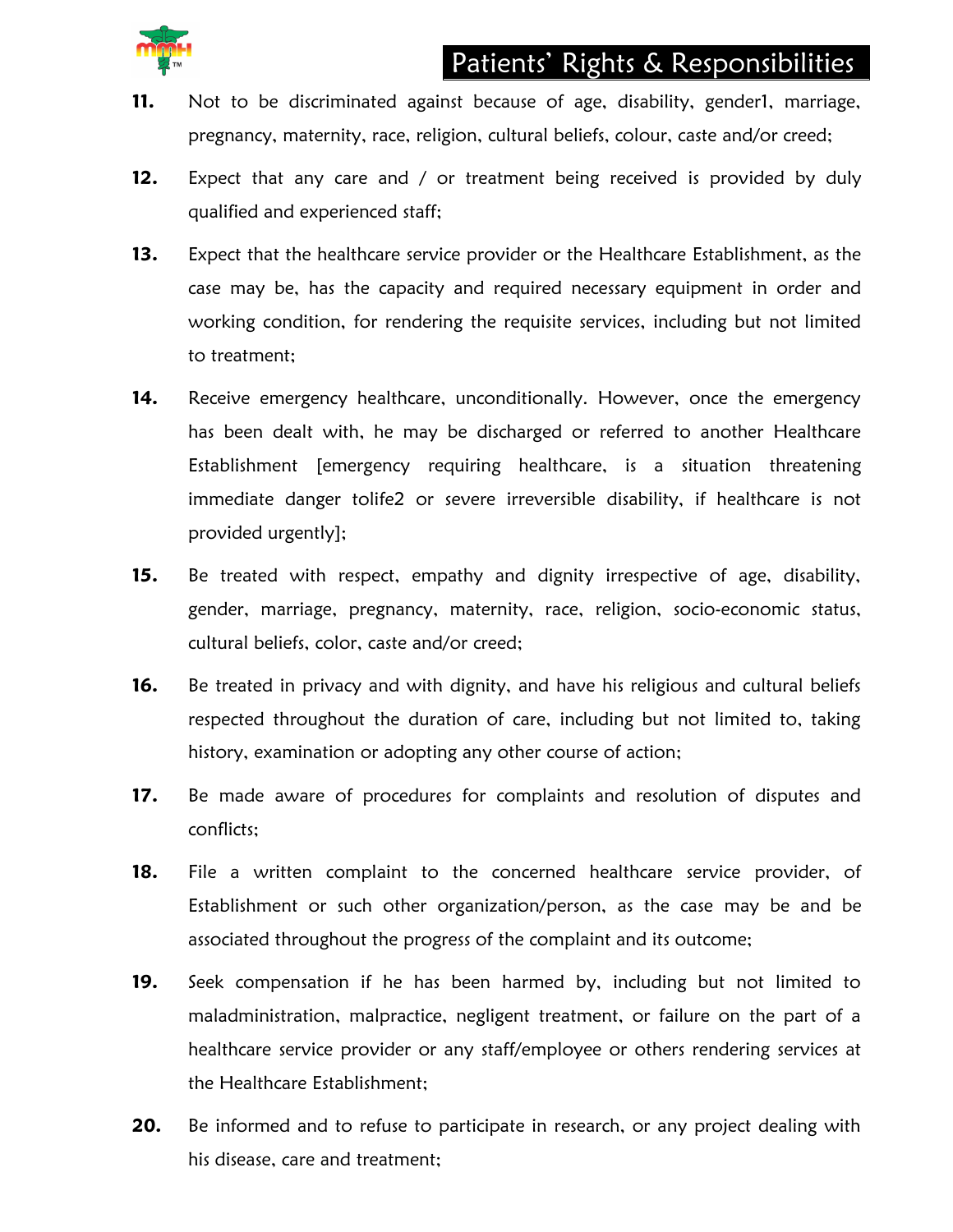# Patients' Rights & Responsibilities



- **21.** Be accompanied by a family member or career, as the case may be, particularly in cases of children, females, elderly and disabled. The healthcare service provider and/or the Healthcare Establishment, as the case may be, are to ensure that in cases of children and females in the immediate post anesthesia phase, a female staff shall be present until a family member can join the patient/client, The healthcare service provider and/or the Healthcare Establishment, as the case may be, are also to ensure that in cases of children and females an authorized family member or if not so possible, at least a female staff is present during physical examination and investigation procedures where physical contact and or exposure of body part(s) is required.
- **22.** Expect that the Healthcare service provider, the Healthcare Establishment, and/or such other person rendering similar services, as the case may be, shall not misuse nor abuse their fiduciary position vis-à-vis him or his career(s) or family members, as the case may be, for undue favor(s) including but not limited to sexual favor(s) or any other undue or uncalled for reward or privileges in terms of professional fee or gifts etc;
- **23.** Be informed as early as possible regarding cancellation and/or postponement of any appointment, surgery, procedure, treatment or meeting, as the case may be;
- 24. Be made aware of the costs, fee and/or expenses, prior to the consultation, treatment or other services, and/or operation/procedure, as the case may be, and receive payment receipt(s) for the same;
- **25.** Be given written instructions regarding his treatment, including instructions at the time of discharge;
- **26.** Examine and receive an explanation for the bill(s) regardless of the source of payment;
- **27.** End of life care ;